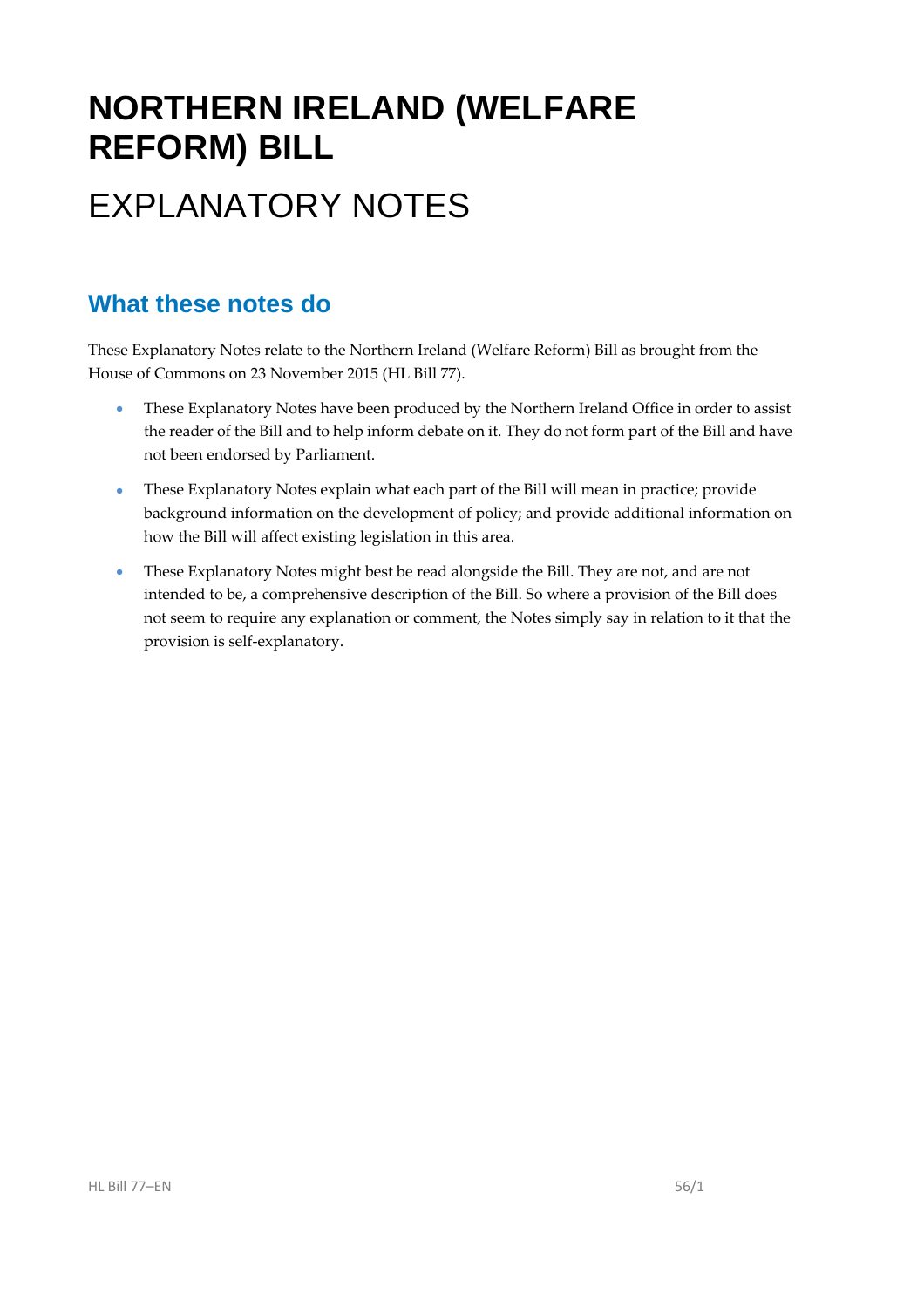#### **Table of Contents**

**Subject Page of these Notes**

| Overview of the Bill                                                                                                                                                                                                                                                                                                                                                                                                                                                                                                                                                                                                                                                                                                                                                                                                                                                                                                                                                                               | $\overline{2}$                            |  |  |  |  |  |
|----------------------------------------------------------------------------------------------------------------------------------------------------------------------------------------------------------------------------------------------------------------------------------------------------------------------------------------------------------------------------------------------------------------------------------------------------------------------------------------------------------------------------------------------------------------------------------------------------------------------------------------------------------------------------------------------------------------------------------------------------------------------------------------------------------------------------------------------------------------------------------------------------------------------------------------------------------------------------------------------------|-------------------------------------------|--|--|--|--|--|
| Policy background                                                                                                                                                                                                                                                                                                                                                                                                                                                                                                                                                                                                                                                                                                                                                                                                                                                                                                                                                                                  | $\overline{2}$                            |  |  |  |  |  |
| Legal background                                                                                                                                                                                                                                                                                                                                                                                                                                                                                                                                                                                                                                                                                                                                                                                                                                                                                                                                                                                   |                                           |  |  |  |  |  |
| <b>Territorial extent and application</b>                                                                                                                                                                                                                                                                                                                                                                                                                                                                                                                                                                                                                                                                                                                                                                                                                                                                                                                                                          | 3                                         |  |  |  |  |  |
| <b>Fast-track legislation</b>                                                                                                                                                                                                                                                                                                                                                                                                                                                                                                                                                                                                                                                                                                                                                                                                                                                                                                                                                                      | 3                                         |  |  |  |  |  |
| Why is fast-tracking necessary?<br>What is the justification for fast-tracking each element of the Bill?<br>What efforts have been made to ensure the amount of time made available for parliamnetary scrutiny has been<br>maximised?<br>To what extent have interested parties and outside groups been given the opportunity to influence the policy<br>proposal?<br>Does the Bill include a sunset clause (as well as any appropriate renewal procedure)? If not, why does the<br>Government judge that their inclusion is not appropriate?<br>Are mechanisms for effective post-legislative scrutiny and review in place? If not, why does the Government judge<br>that their inclusion is not appropriate?<br>Has an assessment been made as to whether existing legislation is sufficient to deal with any or all the issues in<br>question?<br>Has the relevant parliamentary committee been given the opportunity to scrutinise the legislation?<br><b>Commentary on provisions of Bill</b> | 3<br>3<br>3<br>4<br>4<br>4<br>4<br>4<br>5 |  |  |  |  |  |
| Clause 1: Power to make provision in connection with social security, child support maintenance and<br>arrangements for employment in Northern Ireland<br>Clause 2: Section 1: supplementary provision<br>Clause 3: Extent, commencement, sunset and short title                                                                                                                                                                                                                                                                                                                                                                                                                                                                                                                                                                                                                                                                                                                                   | 5<br>5<br>5                               |  |  |  |  |  |
| Commencement                                                                                                                                                                                                                                                                                                                                                                                                                                                                                                                                                                                                                                                                                                                                                                                                                                                                                                                                                                                       | 6                                         |  |  |  |  |  |
| <b>Financial implications of the Bill</b>                                                                                                                                                                                                                                                                                                                                                                                                                                                                                                                                                                                                                                                                                                                                                                                                                                                                                                                                                          | 6                                         |  |  |  |  |  |
| <b>Compatibility with the European Convention on Human Rights</b>                                                                                                                                                                                                                                                                                                                                                                                                                                                                                                                                                                                                                                                                                                                                                                                                                                                                                                                                  | 6                                         |  |  |  |  |  |
| <b>Related documents</b>                                                                                                                                                                                                                                                                                                                                                                                                                                                                                                                                                                                                                                                                                                                                                                                                                                                                                                                                                                           | 6                                         |  |  |  |  |  |
| Annex A - Territorial extent and application                                                                                                                                                                                                                                                                                                                                                                                                                                                                                                                                                                                                                                                                                                                                                                                                                                                                                                                                                       | 7                                         |  |  |  |  |  |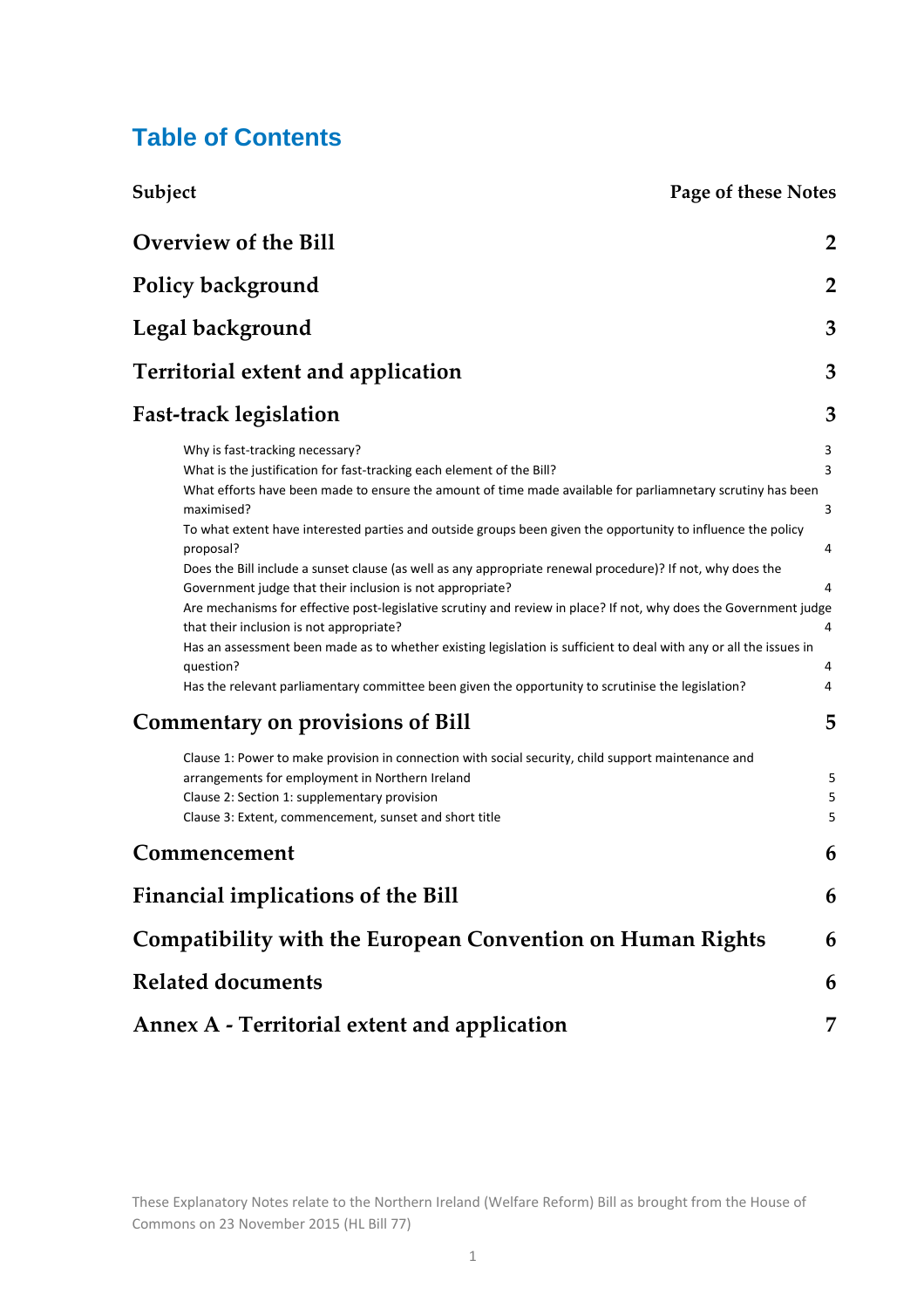### **Overview of the Bill**

- 1 This Bill deals with:
	- providing <sup>a</sup> power by Order in Council to:
		- o Legislate for welfare reform in Northern Ireland.
		- o Confer power on the Secretary of State or on a Northern Ireland department to make further provision by regulations or order.

### **Policy background**

- 2 The Northern Ireland (Welfare Reform) Bill is a piece of enabling legislation to allow for the delivery of welfare reform in Northern Ireland. Welfare is a devolved matter for Northern Ireland. The Bill is intended to allow the delivery of the Government's welfare reforms in Northern Ireland, including those made in the Welfare Reform Act 2012 and those proposed in the Welfare Reform and Work Bill 2015, as well as the welfare‐related flexibilities included in the Stormont House Agreement (SHA). The SHA was reached on 23 December 2014 following 11 weeks of talks between the UK Government, the five largest parties in the Northern Ireland Assembly, and the Irish Government on matters for which they have responsibility, in accordance with the three‐stranded approach confirmed in the 1998 Belfast Agreement. Legislating at Westminster allows for the most rapid means to deliver welfare reform in Northern Ireland. The NI Assembly has passed a motion giving their consent to this Bill.
- 3 The SHA committed the Northern Ireland parties to passing a Welfare Reform Bill that would implement the Welfare Reform Act 2012 alongside a series of 'top-up' measures. However, when it was debated in the Assembly in May 2015, the Assembly Bill did not gain the necessary cross‐community support and failed to pass. After recent cross‐party talks, it was agreed on 17 November that the Government will legislate for welfare reform in Northern Ireland.
- 4 The Bill will implement measures in the SHA that are intended to help place Northern Ireland's finances on a more sustainable footing, and in so doing help ensure the continued viability of Northern Ireland's devolved administration. In enabling the Government to legislate for welfare reform in Northern Ireland, this legislation will play a crucial role in addressing the Northern Ireland Executiveʹs current financial difficulties. The policy objective of the Bill is to implement the SHA by extending the Welfare Reform Act 2012 to Northern Ireland. There is a long standing 'parity' principle that the UK Government will only fund welfare in Northern Ireland up to the same levels as apply in Great Britain. Without welfare reform, welfare payments in Northern Ireland will continue to exceed those paid in Great Britain. The excess over parity levels is currently being deducted from the Northern Ireland block grant which is adding to the pressure on the budget of the devolved Executive. Following the agreement on 17 November, the UK Government is seeking to pass legislation to implement welfare reform in Northern Ireland with the Northern Ireland Assemblyʹs consent.
- 5 This Bill seeks to take a power that would enable the Government to implement other welfare reforms, such as those contained in the Welfare Reform and Work Bill 2015. The Bill will also enable the implementation of the welfare flexibilities included in the Stormont House Agreement.
- 6 This Bill will be followed by an Order in Council which will be based on the Northern Ireland Assembly Welfare Reform Bill referred to above. The Order in Council will contain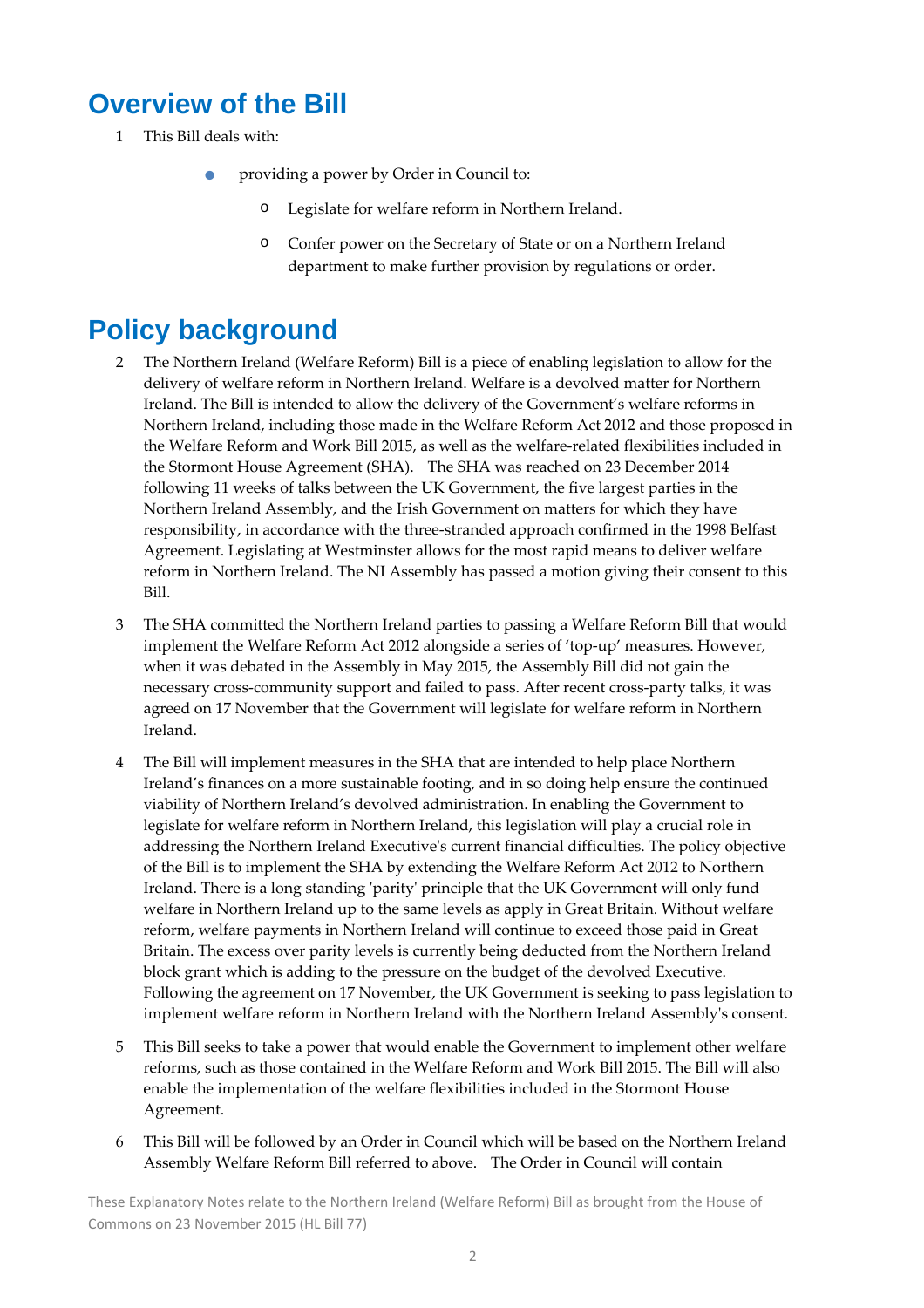regulation‐making powers and measures to implement welfare reform in Northern Ireland. These are intended to include: the reforms made in Great Britain by the Welfare Reform Act 2012; various flexibilities as agreed between the Department for Work and Pensions and the NI Department for Social Development, and the amendments agreed by the parties during the passage of the Assembly's Bill; and provisions that allow for the Executive-funded additional measures to be introduced. A draft Order in Council has been published.

### **Legal background**

7 Key existing legislation in this area is the Welfare Reform Act 2012.

#### **Territorial extent and application**

- 8 This Bill extends to England and Wales, Scotland and Northern Ireland.
- 9 The Sewel convention provides that Westminster will not normally legislate with regard to matters which are within the legislative competence of another legislature without the consent of that legislature. The Northern Ireland Assembly has passed a motion indicating consent for this Bill to be passed at Westminster. The Bill will only apply (have a practical effect) in Northern Ireland and no legislative consent motions are needed in relation to Scotland or Wales. The subject matter of the Bill is reserved in relation to Scotland and not devolved in relation to Wales.

### **Fast-track legislation**

10 The Government intends to ask Parliament to expedite the parliamentary progress of this Bill. In their report entitled *Fast‐track Legislation: Constitutional Implications and Safeguards*, the House of Lords Select Committee on the Constitution recommended that the Government should provide more information as to why a piece of legislation should be fast-tracked.<sup>1</sup>

#### Why is Fast-tracking necessary?

11 Following cross‐party talks in Northern Ireland, the parties have agreed that welfare reform legislation should be taken forward at Westminster, rather than the Assembly. It is essential that the Bill is Fast‐tracked in order to facilitate the quickest possible implementation of welfare reform in Northern Ireland. In short, emergency legislation at Westminster as outlined in this Bill offers the fastest, most secure and effective means of implementing welfare reform in Northern Ireland.

#### What is the justification for Fast-tracking each element of the bill?

12 All elements of the Bill require Fast-tracking to achieve the outcome above.

What efforts have been made to ensure the amount of time made available for parliamentary scrutiny has been maximised?

13 The Bill was published in draft shortly before introduction.

To what extent have interested parties and outside groups been given an opportunity to influence the policy proposal?

<sup>1</sup> House of Lords' Constitution Committee, 15th report of session 2008/09, HL paper 116‐I, para. 186

These Explanatory Notes relate to the Northern Ireland (Welfare Reform) Bill as brought from the House of Commons on 23 November 2015 (HL Bill 77)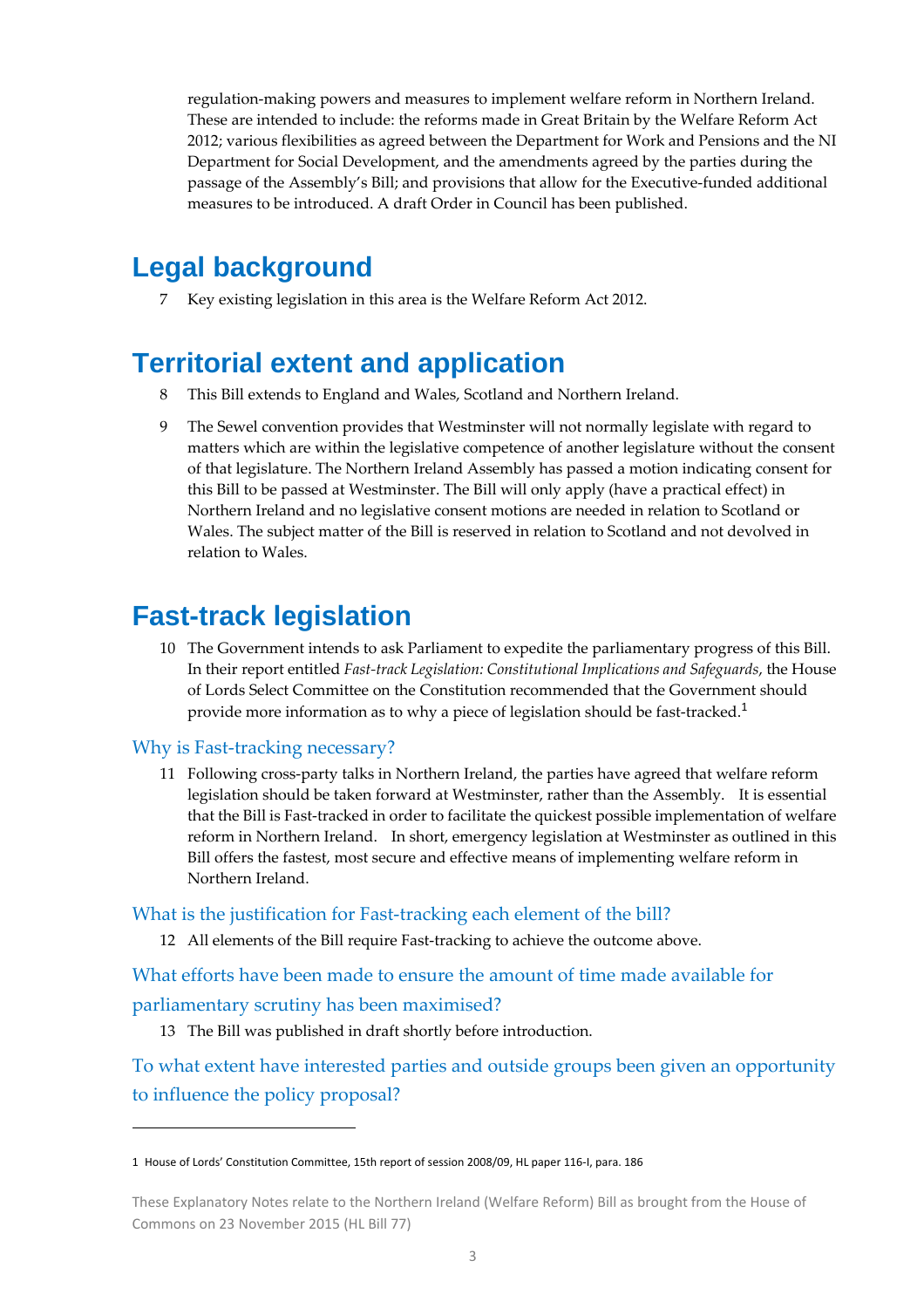14 The Bill will deliver agreements on welfare reached between the Government and the NI parties over the course of talks lasting 11 weeks in 2014 and 10 weeks in 2015. The measures due to be implemented under the powers conferred in this Bill have been extensively debated in Parliament in the context of their application to Great Britain and voted on a number of times in that context. Extensive support has been expressed in Parliament for the Stormont House Agreement of which implementation of welfare reform was a key part.

Does the bill include a sunset clause (as well as any appropriate renewal procedure)? If not, why does the Government judge that their inclusion is not appropriate?

15 The Bill includes a provision which provides that no Order in Council about welfare in NI may be made after 31 December 2016.

Are mechanisms for effective post-legislative scrutiny and review in place? If not, why does the Government judge that their inclusion is not appropriate?

16 The Bill will be followed by an Order in Council and further regulations implementing the welfare reform. These will be subject to Parliamentary scrutiny. The Bill itself is simply a paving provision and provides that any Order in Council cannot be made after 31 December 2016.

Has an assessment been made as to whether existing legislation is sufficient to deal with any or all the issues in question?

17 Yes. Because welfare is currently devolved to the NI Assembly, existing legislation is not sufficient to deal with the issues in question.

Has the relevant parliamentary committee been given the opportunity to scrutinise the legislation?

18 A draft of the Bill has been made available to the Work and Pensions Select Committee and the Northern Ireland Affairs Committee, though the emergency nature of the Bill means the Committee would be unable to report before introduction.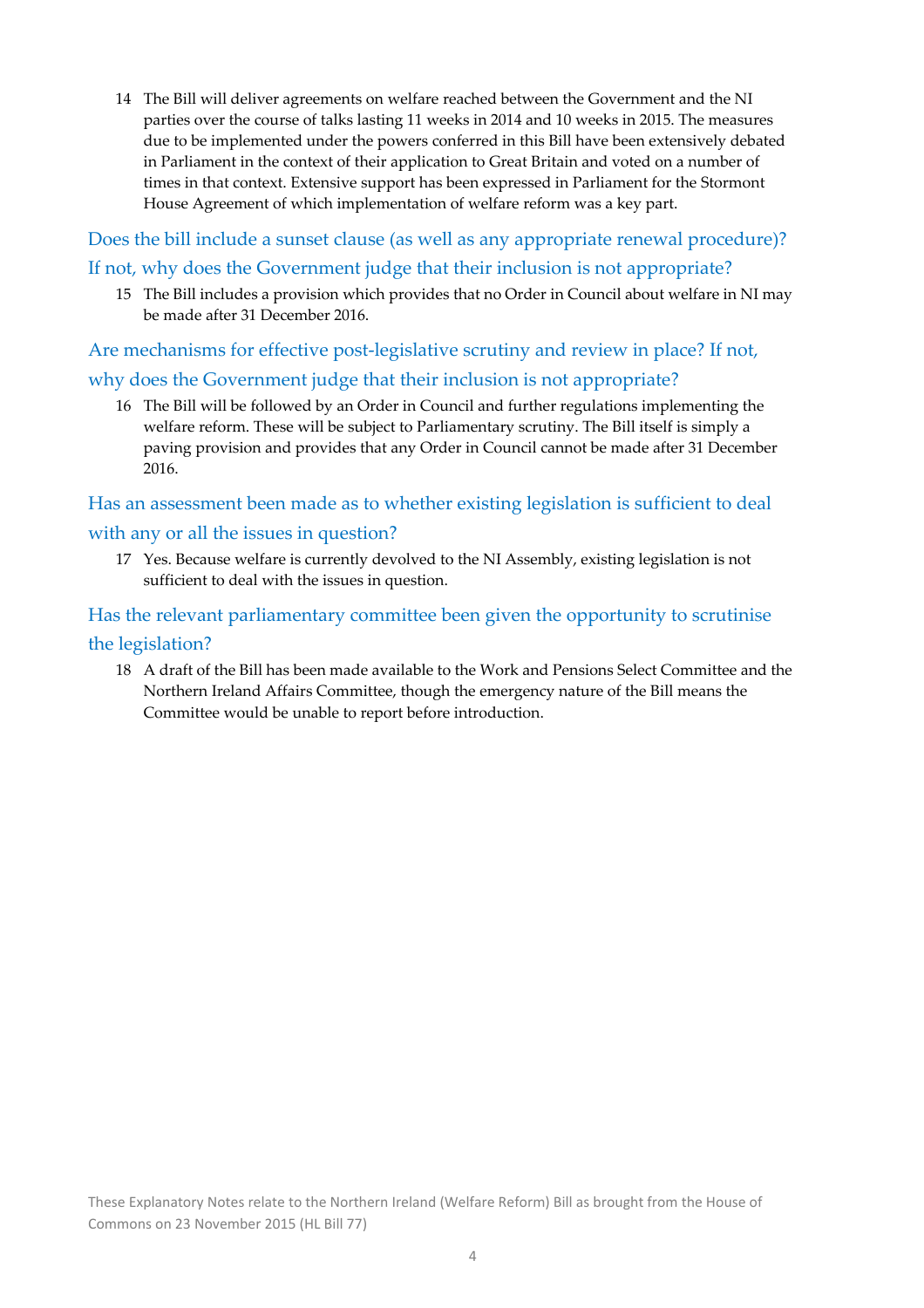### **Commentary on provisions of Bill**

#### Clause 1: Power to make provision in connection with social security, child support maintenance and arrangements for employment in Northern Ireland

- 19 Subsections (1) and (2) allow for provision about social security, child support maintenance and arrangements for employment in Northern Ireland to be made by the United Kingdom Government by Order in Council. Such an Order can also provide for further details to be set out in regulations or orders made by the Secretary of State or a Northern Ireland department. The provision does not prevent, for example, the Department for Social Development in Northern Ireland from making their own legislation on these matters in future provided that the Northern Ireland Assembly can pass such legislation.
- 20 Subsection (3)(a) to (d) will allow for an Order in Council made under this Bill, and any regulations or orders made under an Order in Council, to: amend or repeal an enactment; apply any enactment as drafted or with relevant modifications; allow a person to exercise a discretion when dealing with any matter; and create or amend criminal offences or impose or amend penalties for non‐compliance.
- 21 Subsection (3)(e) enables an Order in Council or orders or regulations to make different provision for different cases or purposes. For example, this could be used in the implementation and delivery of welfare reform if, as in the rest of the United Kingdom, Universal Credit is rolled out gradually in Northern Ireland.
- 22 Subsection  $(3)(f)$  enables an Order in Council or orders or regulations to make incidental, supplementary, consequential, transitory or transitional provisions or savings. For example, the 'consequential' part of the power will allow for provision to be made on any matter which is necessary in consequence of changes or reforms implemented under the Bill. The 'savings' provisions can be used to limit the extent of a repeal and 'save' some provisions (i.e. keep them in force) in relation to certain cases/ classes/ jurisdiction.
- 23 Subsection (4) sets out the procedure for making the regulations or orders that are made under the powers contained in the Order in Council.
- 24 Subsection (5) provides that the Order in Council is subject to the affirmative resolution procedure.
- 25 Subsection (6) provides definitions.

#### Clause 2: Section 1: supplementary provision

26 Subsection (1) provides that Orders in Council made under section 1 are to be treated as an Act of the Assembly for the purposes of references in other enactments, except for the purposes of section 6 of the Northern Ireland Act 1998. "Enactments" are defined in subsection (3).

#### Clause 3: Extent, commencement, sunset and short title

27 This clause sets out the territorial extent of the provisions in the Bill, commencement on Royal Assent and the citation for the Bill. It also provides that no Order in Council made under this power can be made after 31 December 2016.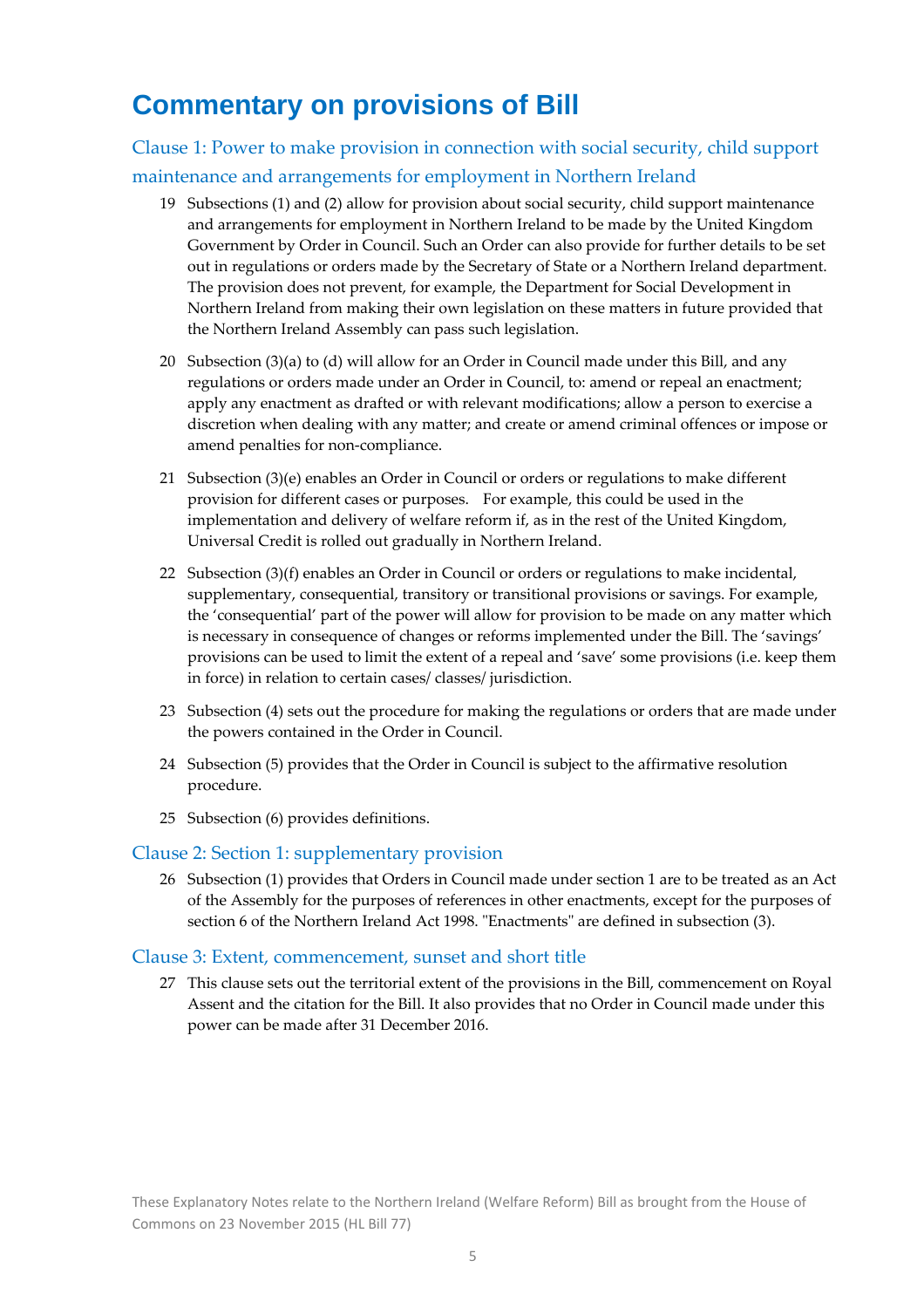#### **Commencement**

28 Clauses 1 to 3 will come into force on Royal Assent.

### **Financial implications of the Bill**

29 The Bill is expected to reduce pressures on the Northern Ireland block grant.

## **Compatibility with the European Convention on Human Rights**

30 The Bill is compatible with the European Convention on Human Rights. The Bill itself provides only a paving power to legislate by Order in Council so does not directly engage any Convention rights. Explanation of the human rights implications of secondary or tertiary legislation made under the Bill will be explained at the time of introduction of that legislation. The Minister in charge of the Bill in the Lords, Lord Dunlop, has made a section 19 statement confirming compatibility with Convention rights.

#### **Related documents**

- 31 The following documents are relevant to the Bill and can be read at the stated locations:
	- The Stormont House Agreement https://www.gov.uk/government/uploads/system/uploads/attachment\_data/file/ 390672/Stormont\_House\_Agreement.pdf
	- The Stormont Agreement and Implementation Plan https://www.gov.uk/government/news/a‐fresh‐start‐for‐northern‐ireland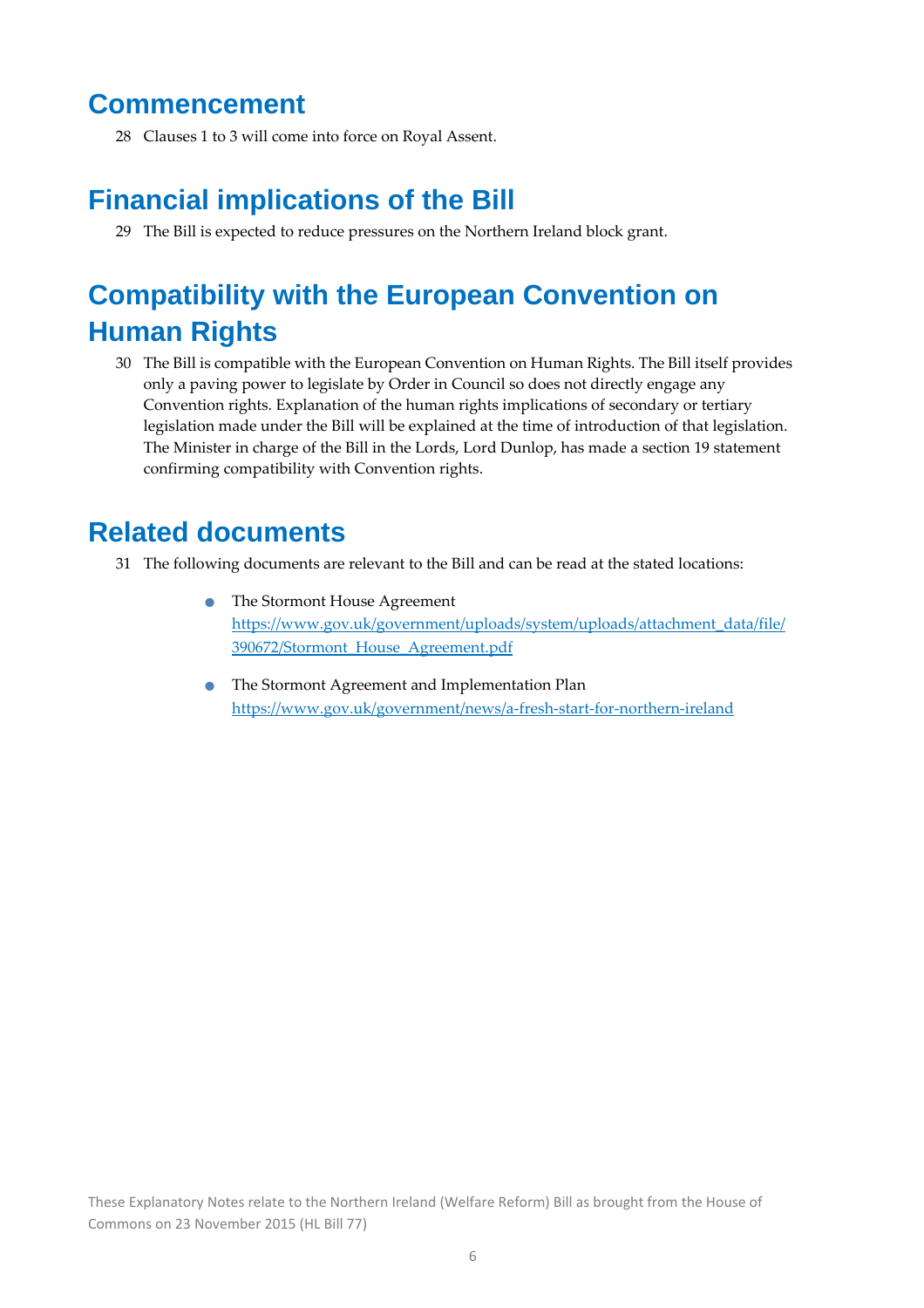## **Annex A - Territorial extent and application**

| <b>Provision</b> | England                                                  | Wales                                                  |                                                             | Scotland                       |                                                             | Northern Ireland                                 |                                                             |
|------------------|----------------------------------------------------------|--------------------------------------------------------|-------------------------------------------------------------|--------------------------------|-------------------------------------------------------------|--------------------------------------------------|-------------------------------------------------------------|
|                  | <b>Extends to E</b><br>& W and<br>applies to<br>England? | <b>Extends to</b><br>E & W and<br>applies to<br>Wales? | Legislative<br><b>Consent</b><br><b>Motion</b><br>required? | <b>Extends to</b><br>Scotland? | Legislative<br><b>Consent</b><br><b>Motion</b><br>required? | <b>Extends to</b><br><b>Northern</b><br>Ireland? | Legislative<br><b>Consent</b><br><b>Motion</b><br>required? |
| Clause 1         | <b>No</b>                                                | <b>No</b>                                              | <b>No</b>                                                   | Yes                            | <b>No</b>                                                   | Yes                                              | Yes                                                         |
| Clause 2         | <b>No</b>                                                | <b>No</b>                                              | <b>No</b>                                                   | Yes                            | <b>No</b>                                                   | Yes                                              | Yes                                                         |
| Clause 3         | <b>No</b>                                                | <b>No</b>                                              | <b>No</b>                                                   | Yes                            | No                                                          | Yes                                              | Yes                                                         |